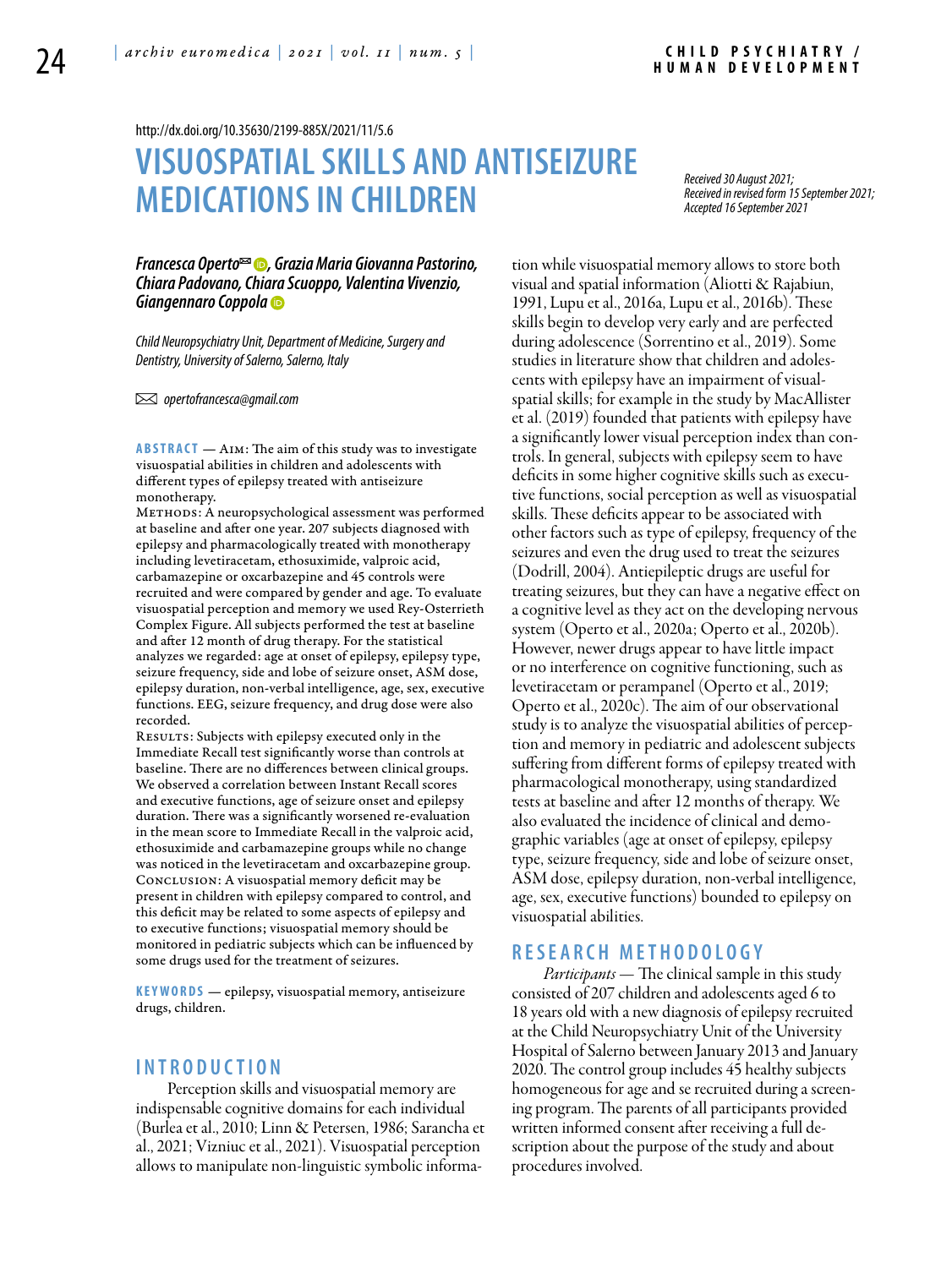*Assessment* — All participants were administered tests to evaluate their non-verbal intelligence abilities (Raven's Progressive Matrices). At baseline Rey-Osterrieth Complex Figure Test (RCFT) was administered to the control group and clinical groups to evaluate visuospatial perceptual and visuospatial memory ability and Epitrack Junior was administered to subjects with epilepsy for assessing executive functions, After 12 months of antiseizures monotheraphy: subjects with epilepsy (n=183) after 12 months performed Rey-Osterrieth Complex Figure Test (RCFT).

*Rey-Osterrieth Complex Figure Test (RCFT)*  — It is a neuropsychological test examine the ability to reproduce a complicated drawing by copying and then drawing from memory recall, it is used to evaluate visuospatial perceptual and visuospatial memory ability in children and adults. The drawings are evaluated following by assigning a score between 0 and 2.

*Epitrack Junior* — EpiTrack Junior is a screening tool for assessing executive functions, it includes six activities aimed at attention, working memory and executive functions. The age-corrected maximum score is 49 and scores below 32 points indicate a deficit in executive function with different levels of severity.

*Statistical Analysis* — Scores were expicited as mean  $\pm$  standard deviation (SD) and the percentage of participants with a score <2 standard deviations was considered. Following the use of the Kolmogorov-Smirnov normality test and after verifying the presence of data not normally distributed, non-parametric tests were used for our analysis. Chi-Square test with Yates correction or Fisher's exact test were used to compare proportions; Kruskal Wallis H test was used to compare mean scores in two independent samples, and Wilcoxon's signed rank test was used to compare mean scores in two related samples. The two-tailed Spearman rank correlation test was used to analyze the relationships between the variables and the correlations were judged as follows: <0.2, low; 0.21 to 0.40, fair; 0.41 to 0.60, moderate; 0.61 to 0.80, good; 0.81 to 1.00, very good. Statistical Package for Social Science software, version 23.0, was used to analyze the data (IBM Corp, 2015) and our assumptions were analyzed using Bonferroni's adjusted alpha levels of 0.0025 per test (0,05/20).

#### **RES U LTS**

*Clinical and control sample characteristics* — 634 medical records were initially considered, but 427 were excluded due to the presence of ASM polypharmacy and other neurodevelopmental disorders. In addition, we retrospectively enrolled 207 children and adolescents with epilepsy aged 6 to 18 years (mean =  $10.35 \pm 2.39$ ) who performed the Rey-Osterriet Complex Figure Test before and during ASM monotherapy with levetiracetam ( $n = 58$ ), valproic acid ( $n = 60$ ), ethosuximide (n = 22), oxcarbazepine (n = 23) or carbamazepine  $(n = 44)$ . We also recruited a control group consisting of 45 age / sex matched subjects. Subjects in the 5 ASM groups did not differ significantly in demographic or clinical characteristics. After twelve months of treatment with ASM, all subjects in the clinical group had a ≥75% reduction in seizures or were seizure-free. At the one year follow-up, different ASM treatment led to comparable reductions in seizure frequency. The five clinical groups and the control group did not differ significantly in non-verbal IQ, as found by the standard progressive matrices.

*Assessmet at baseline* — Analyzing the scores obtained on the Rey-Osterrieth Complex Figure Test-Direct Copy test, 6.76% of the subjects with epilepsy showed a score below normal (<5th percentile), while 7.25% had a score at the low limits of normal (5th-15th percentile) while the controls scored 0% a score below normal and 2.23% a score at the low limits of the norm. These differences were not statistically significant on Fisher's exact test. As shown by the Kruskall-Wallis H test for unpaired sample, average of Rey-Osterrieth Complex Figure Test -Direct Copy scores of the five treatment groups (Leviracetam, Valproic Acid, Ethosuximide, Oxcabezepine, and Carbamazepine) and the control group did not differ significantly from each other. The Spearman correlation test showed that, in the total sample of epilepsy patients, Rey-Osterrieth Complex Figure Test -Direct Copy scores were related to age, non-verbal QI and age of onset of epilepsy, instead there is no there was no significant association with the duration of the seizure frequency. Furthermore, no significant difference was found in average scores based on variables of sex, side of onset of seizures and the seizure onset lobe (Kruskall-Wallis test). Evaluating the Rey-Osterrieth Complex Figure Test -Immediate Recall scores we found that 7.25% of the subjects with epilepsy showed a below normal score (<5° percentile), 12.56% of patients showed a score at the low limits of normal  $(5<sup>th</sup>-15<sup>th</sup>$ percentiles) versus 2.23% and 4.45% of the control subjects respectively. These differences were not statistically significant on Fisher's exact test. In the sample of patients with epilepsy, Rey-Osterrieth Complex Figure Test -Immediate Recall scores were related to age, age of onset of epilepsy and duration of epilepsy, but no meaningful association with non-verbal IQ and seizure frequency was found, as shown by Spearman's cell linking test. Furthermore, no significant difference was found in average scores based on variables of sex, side of onset of seizures and seizure onset lobe (Kruskall-Wallis test).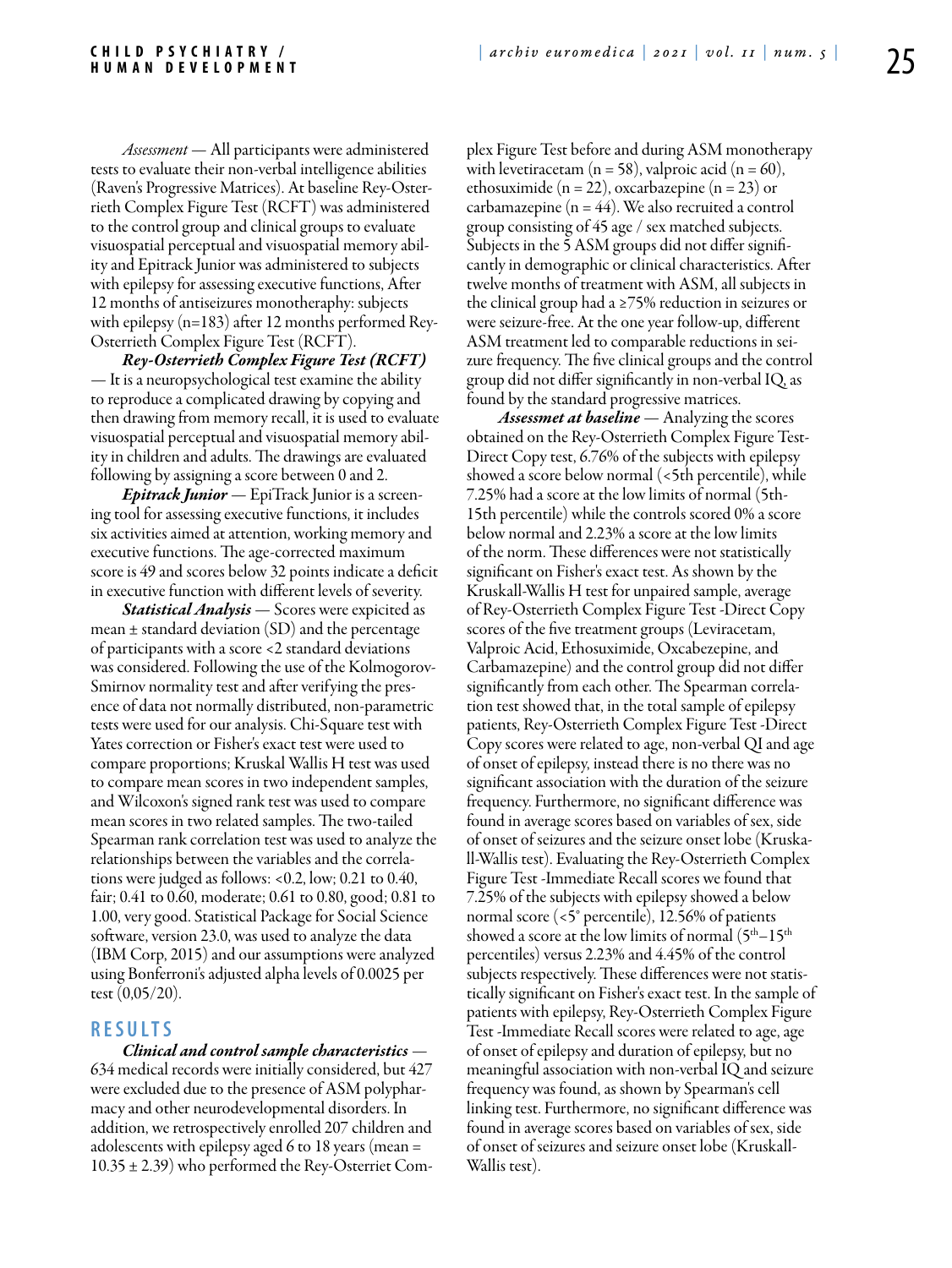*Evaluation at time 1 and comparison of baseline and time 1* — The re-evaluation was performed only in subjects with epilepsy (n=183) after 12 months. Rey-Osterrieth Complex Figure Test -Direct Copy scores in 9.84% of patients were below normal (<5th percentiles), while 8.20% of patients achieved a score at the low limits of the norm  $(5<sup>th</sup>-15<sup>th</sup>$  percentiles). On the RCFT-Immediate Recall test 21.74% of subjects with epilepsy scored below normal  $\left\langle \epsilon 5^{\text{th}}\right\rangle$  percentiles), and 10.14% scored at the low limits of the norm  $(5<sup>th</sup>-15<sup>th</sup>$  percentiles). We found that the mean Rey-Osterrieth Complex Figure Test -Direct Copy scores were not significantly different from baseline in any of the 5 drug treatment groups. Comparing the mean RCFT-Immediate recall scores we found that in the VPA, ETS and CBZ groups the mean scores were significantly lower at Time 1 compared to baseline, while in the LEV and OXC groups the mean scores did not differ at Time 1 compared to the baseline.

## **DISC U SSION**

There are many elements that contribute to cognitive functioning in children and adolescents with epilepsy (Lagae, 2006). In recent years, the incidence of ASM therapies on cognitive functioning and memory has been highlighted. For this reason, the choice of the type of drug therapy for crisis management must be made with care, especially when it comes to pediatric subjects. In fact, in children, cognitive skills are essential for good adaptability in all contexts of life (Lagae, 2006). The sample from our longitudinal retrospective study consisted of 207 epileptic patients who were introduced to drug monotherapy with levetiracetam, ethosuximide, valproic acid, carbamazepine or oxcarbazepine. All patients underwent a neuropsychological evaluation for visual-spatial perception and memory both before and after twelve months from the introduction of the therapy. In accordance with the previous studies our data showed that subjects with epilepsy had impairment of visuospatial memory skills while the visuospatial perception was preserved. The worst performance in visuospatial memory in our sample was linked to an earlier onset and longer duration of epilepsy and executive functions, while there was no significant association with non-verbal intelligence. The data collected, support the evidence that an early onset of seizures can lead to a worse deterioration of cognitive functions, affect the development of the neuronal system still in development (Kellermann et al., 2015; O'Reilly et al., 2018). In this study there is a positive relationship between visuospatial memory skills and executive functions at baseline, not in visuospatial perception skills. In future studies, the role of executive functions, such as working memory or focused attention, on visuospatial memory could be investigated with a multifactorial analysis. It is possible hypothesize that visuospatial memory is linked to executive functions, which in epileptics may be deficient or impaired by drugs (Operto et al., 2020a). In our sample, at 12 months of re-evaluation, visuospatial perception skills were not significantly different from baseline in the five treatment groups while visuospatial memory skills changed depending on the type of ASM employed. Kruskall-Wallis H test to compare mean scores showed that the mean Rey-Osterrieth Complex Figure Test-Immediate Recall scores of the levetiracetam, ethosuximide, valproic acid, carbamazepine or oxcarbazepine group were not significantly different from each other, but were all significantly lower compared to the control group. In particular, in our study it was found that visuospatial memory is more impaired in children and adolescents taking older ASMs (valproic acid, ethosuximide and carbamazepine) than in newer drugs (levetiracetam and oxcarbazepine). This data agrees with the data already present in the literature (Hessen et al., 2009). In agreement with our results in the literature, a good tolerability to levetiracetam and oxcarbazepine has been shown (Tzitiridou et al., 2005). Furthermore, the study data are in line with another of our previous studies (Operto et al., 2020a). A limitation of our study was the small size of the truck, as well as the use of a retrospective study of a single test to evaluate visuospatial abilities. In addition, no multiple correlation analyzes were performed that took into account multiple neuropsychological variables that could affect performance. In future studies, the role of individual executive functions, such as working memory or focused attention, on visuospatial memory could be investigated with a multifactorial analysis.

# **C o n cl u s i o n**

This study shows that some of the antiepileptic drugs used in pediatric age have a different tolerability on the cognitive profile and in particular on the visuospatial memory abilities after 12 months of treatment. Specifically, valproic acid, ethosuximide and carbamazepine can contribute to a worsening of memory-visuospatial performance, while levetiracetam and oxcarbazepine do not seem to have the same influence on these abilities. Future studies with larger samples and placebo-treated control groups would be useful to confirm these results.

#### *Acknowledgment*

This research was presented at 5th European Conference of Psychiatry and Mental Health "Galatia" 2021.